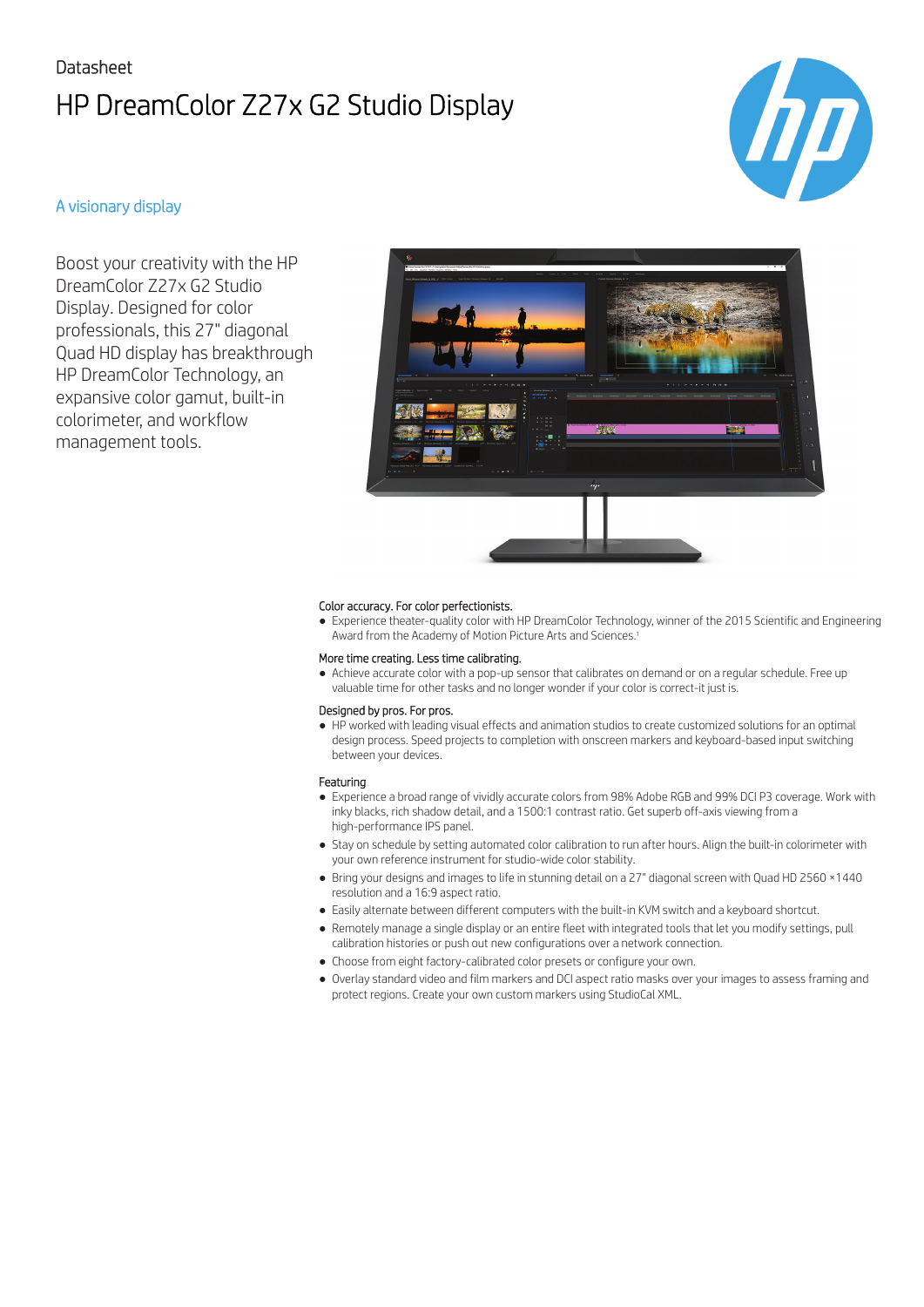### HP DreamColor Z27x G2 Studio Display Specifications Table



| Product Color                                                         | Black                                                                                                                                                                                                                                                                                                                                                                                  |
|-----------------------------------------------------------------------|----------------------------------------------------------------------------------------------------------------------------------------------------------------------------------------------------------------------------------------------------------------------------------------------------------------------------------------------------------------------------------------|
| Display size (diagonal)                                               | 68.58 cm (27")                                                                                                                                                                                                                                                                                                                                                                         |
| Display Type                                                          | IPS with LED backlight                                                                                                                                                                                                                                                                                                                                                                 |
| Panel Active Area                                                     | 59.67 x 33.56 cm: 23.49 x 13.21 in                                                                                                                                                                                                                                                                                                                                                     |
| Viewing Angle                                                         | 178° horizontal: 178° vertical                                                                                                                                                                                                                                                                                                                                                         |
| <b>Brightness</b>                                                     | 250 cd/m <sup>21</sup>                                                                                                                                                                                                                                                                                                                                                                 |
| Contrast Ratio                                                        | 1500:1 static <sup>1</sup>                                                                                                                                                                                                                                                                                                                                                             |
| Response Ratio                                                        | $\mathbb{L}$                                                                                                                                                                                                                                                                                                                                                                           |
| Aspect Ratio                                                          | 16:9                                                                                                                                                                                                                                                                                                                                                                                   |
| Native Resolution                                                     | QHD (2560 x 1440 @ 60 Hz)                                                                                                                                                                                                                                                                                                                                                              |
| <b>Resolutions Supported</b>                                          | 1024 x 768; 1280 x 1024; 1280 x 720; 1366 x 768; 1920 x 1080; 1920 x 1200; 2048 x 1080; 2560 x 1440; 2560 x 1600; 640 x 480; 720 x 400; 800 x<br>600                                                                                                                                                                                                                                   |
| Display Features                                                      | Anti-glare; Anti-static; In plane switching; Language selection; LED backlights; On-screen controls; Plug and Play; User programmable                                                                                                                                                                                                                                                  |
| <b>User Controls</b>                                                  | Brightness; Color control; Contrast; Exit; Image control; Information; Input source; Language; Management; Menu; PIP control; Power; Calibration; Message<br>control                                                                                                                                                                                                                   |
| Input signal                                                          | 2 DisplayPort™ 1.2; 2 HDMI 2.0<br>(with HDCP support)                                                                                                                                                                                                                                                                                                                                  |
| Ports and Connectors                                                  | 1 USB 3.0; 4 USB 3.0 (2 side, 2 rear); 1 USB Type-C™ (DisplayPort™ 1.2, power delivery up to 15 W) <sup>1</sup>                                                                                                                                                                                                                                                                        |
| Input power                                                           | Input voltage 100 to 240 VAC                                                                                                                                                                                                                                                                                                                                                           |
| Power consumption                                                     | Panel Active Area: 59.67 x 33.56 cm; 23.49 x 13.21 in; Power consumption Description: 160 W (maximum), 65 W (typical), 0.5 W (standby); Screen<br>resolution: OHD (2560 x 1440 @ 60 Hz)                                                                                                                                                                                                |
| Dimensions with Stand (W x D x 25.27 x 9.76 x 22.55 in<br>H)          | 64.21 x 24.8 x 57.28 cm                                                                                                                                                                                                                                                                                                                                                                |
| Dimensions without Stand (W x 25.27 x 3.24 x 15.04 in<br>$D \times H$ | 64.21 x 8.25 x 38.21 cm                                                                                                                                                                                                                                                                                                                                                                |
| Weight                                                                | 26.6 lb 12.1 Kg (With stand.)                                                                                                                                                                                                                                                                                                                                                          |
| Ergonomic features                                                    | Swivel: ±45°; Tilt: -5 to +20°                                                                                                                                                                                                                                                                                                                                                         |
| Certification and Compliance                                          | BSMI; CB; CCC; CE; CECP; CEL; CSA; E-standby; EUP Lot-5; EUP Lot-6; FCC; ICES; ISO 9241-307; KC; KCC; Microsoft WHQL Certification (Windows 10); S-Mark;<br>SmartWay Transport Partnership (NA); TUV/Ergo; TUV/GS; VCCI; Vietnam MEPS                                                                                                                                                  |
| Environmental                                                         | Arsenic-free display glass; Mercury-free display backlights                                                                                                                                                                                                                                                                                                                            |
| What's in the box                                                     | AC power cord; DisplayPort™ 1.2 cable; Documentation; HDMI cable; USB Type-C™ cable; Warranty card; USB Type-B to A cable; USB Type-C™ to A cable                                                                                                                                                                                                                                      |
| Warranty                                                              | 5 years Next Business Day Onsite Support. HP support includes HP 3-year limited warranty plus a 5-year HP Onsite Care Pack support, as of date of<br>purchase of the hardware product. Onsite support is offered if the problem cannot be handled over the phone. Delivery of support services outside of the<br>applicable HP coverage areas may be subject to longer response times. |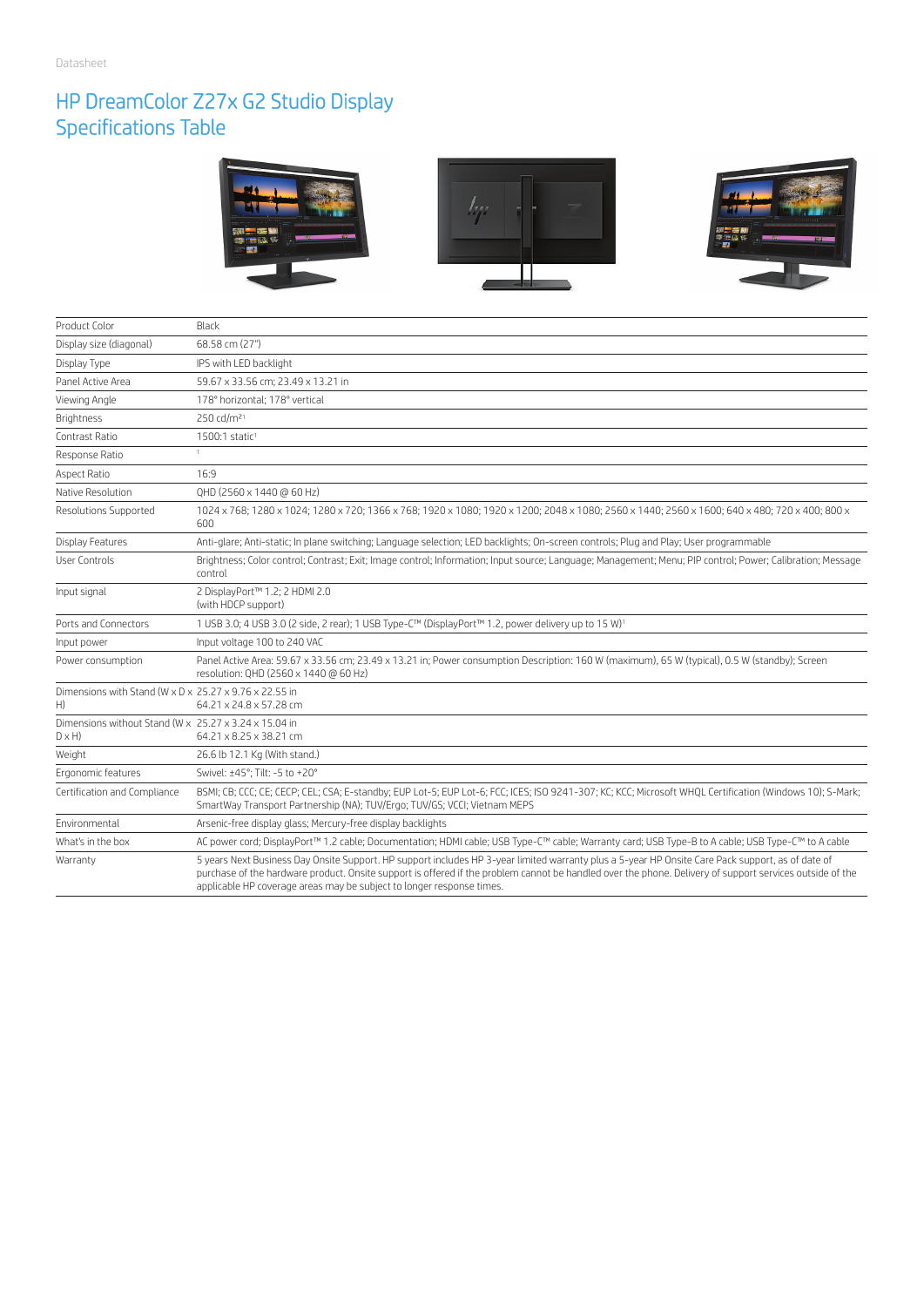# HP DreamColor Z27x G2 Studio Display

Accessories and services (not included)